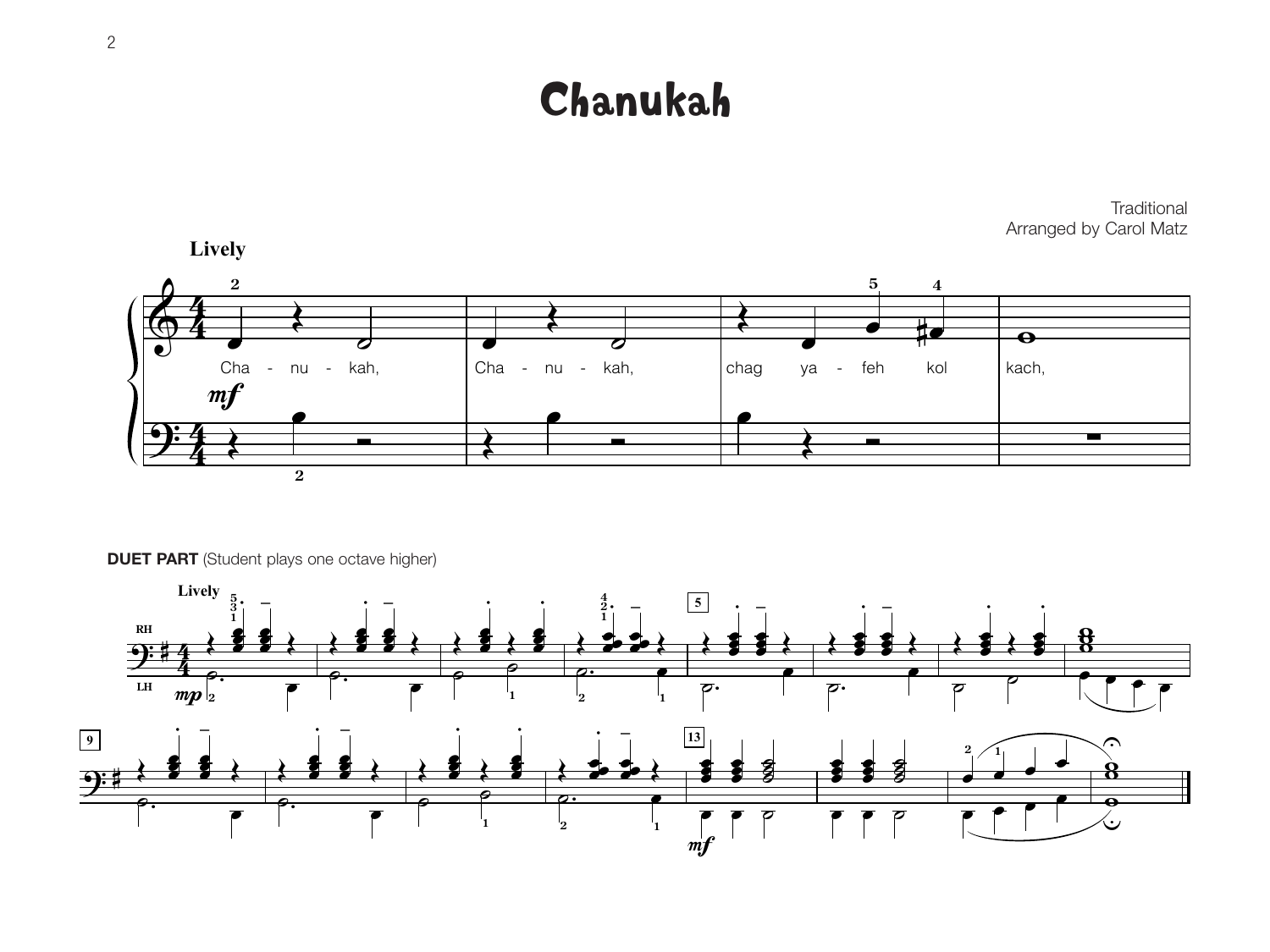Dayeinu

**Traditional** Arranged by Carol Matz



**Moderately fast**

**DUET PART** (Student plays one octave higher)

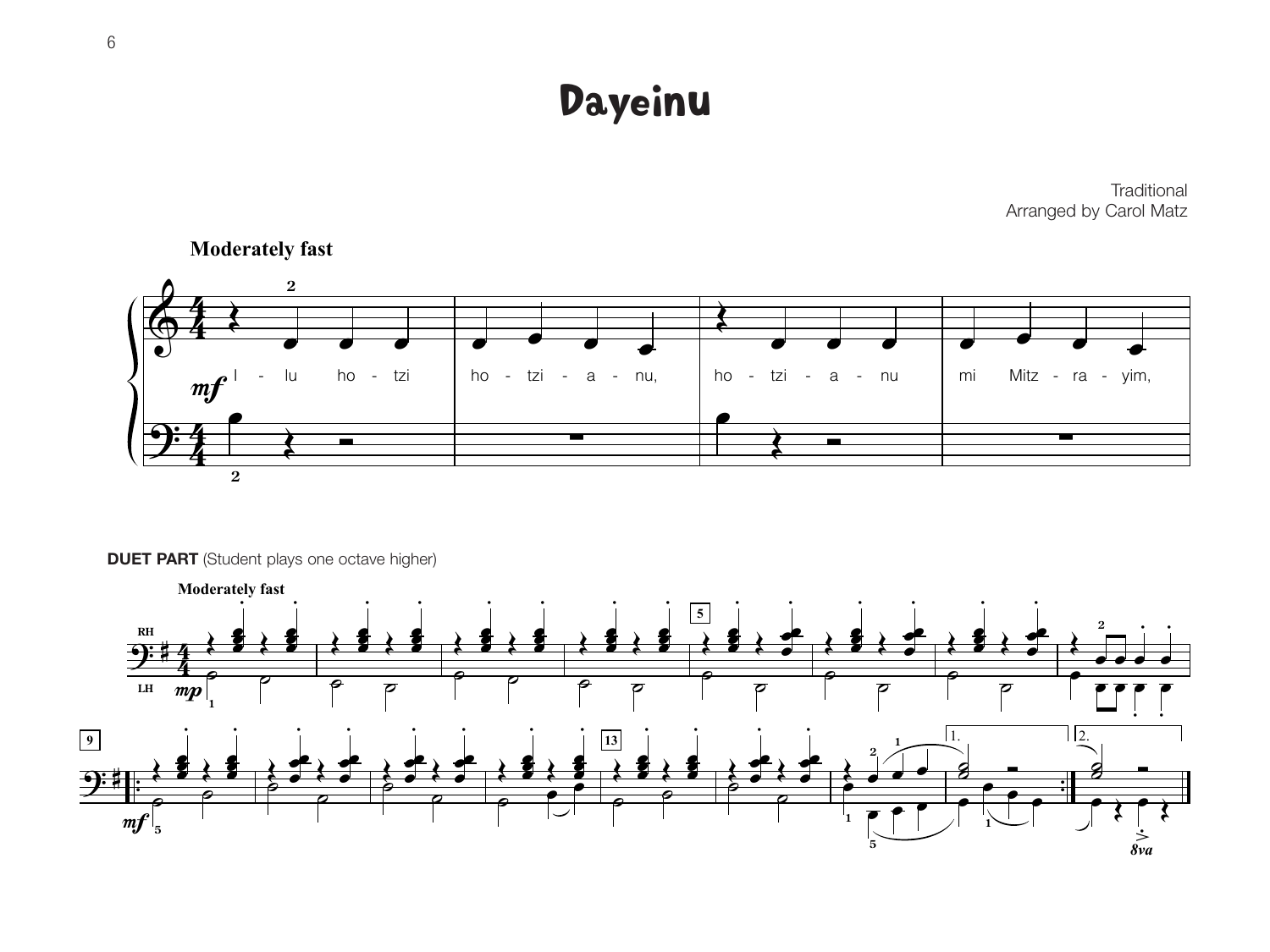Shabbat Candle Blessing

**Traditional** Arranged by Carol Matz



**Moderately**

**DUET PART** (Student plays one octave higher)

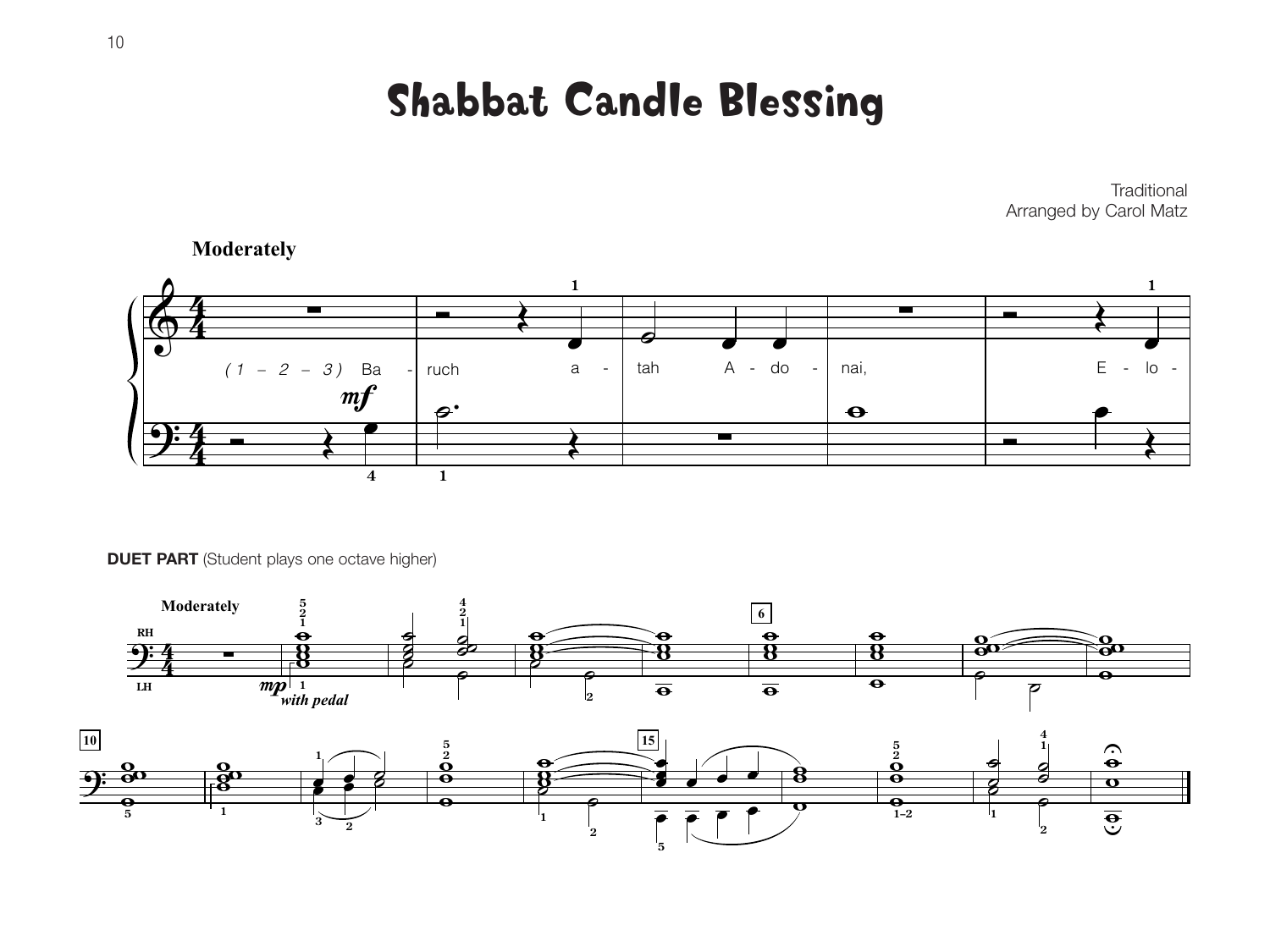Heveinu Shalom Aleichem

Traditional Folk Song Arranged by Carol Matz



**Quickly**

**DUET PART** (Student plays one octave higher)

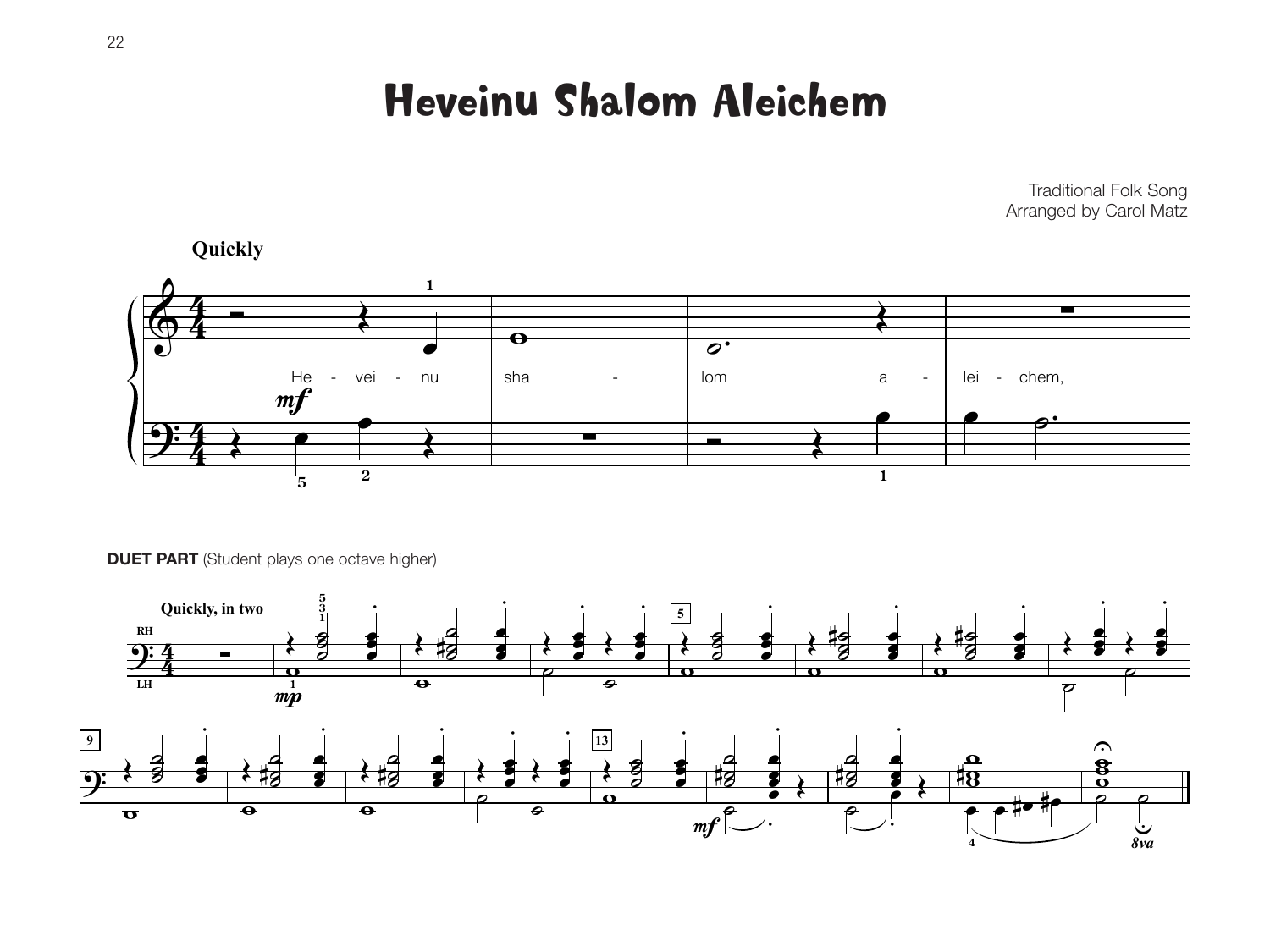S'vivon

#### **Traditional** Arranged by Carol Matz



**DUET PART** (Student plays one octave higher)



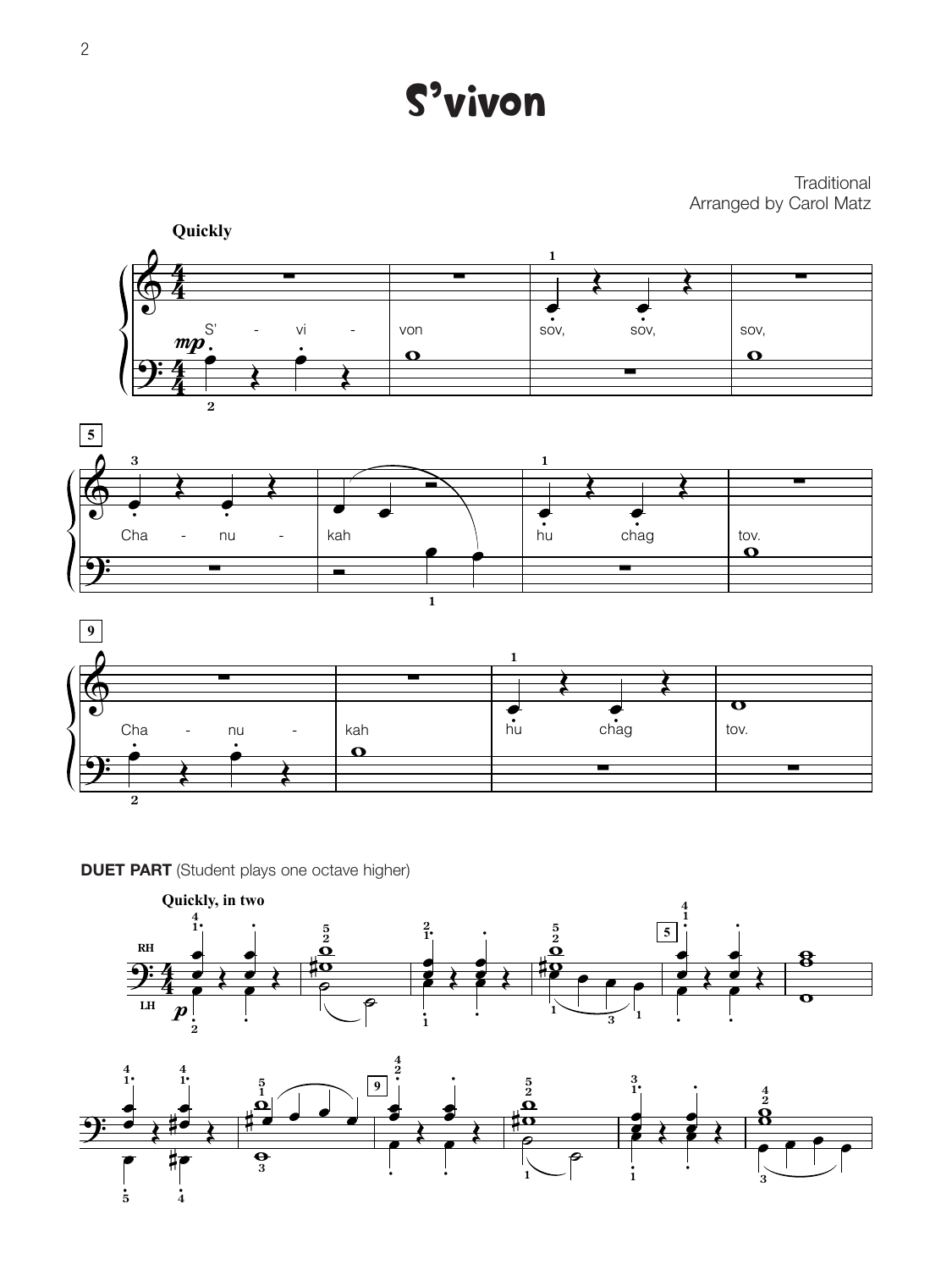### Dayeinu

#### **Traditional** Arranged by Carol Matz







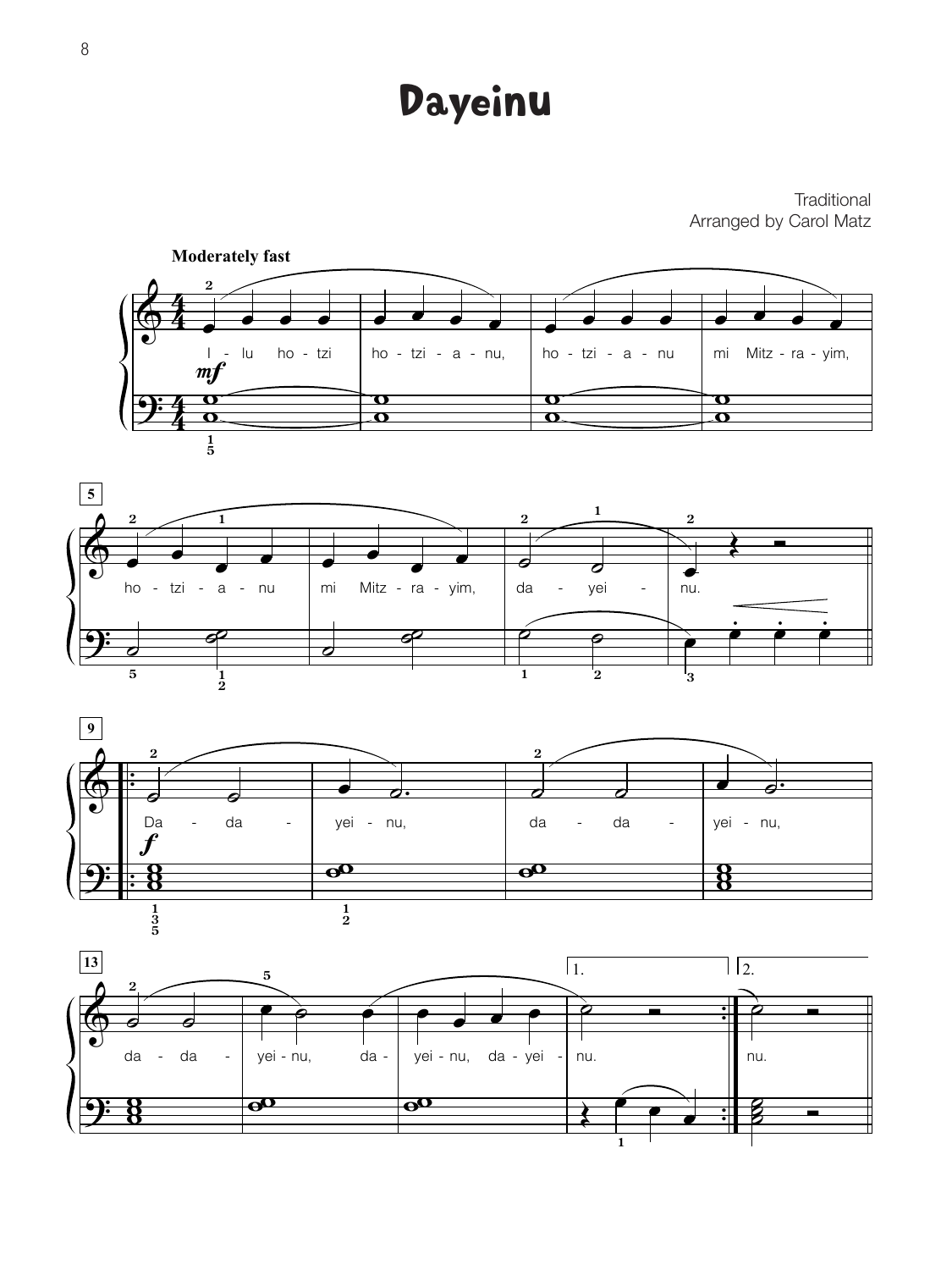# Shabbat Shalom (Bim Bam)

**Traditional** Arranged by Carol Matz



**DUET PART** (Student plays one octave higher)



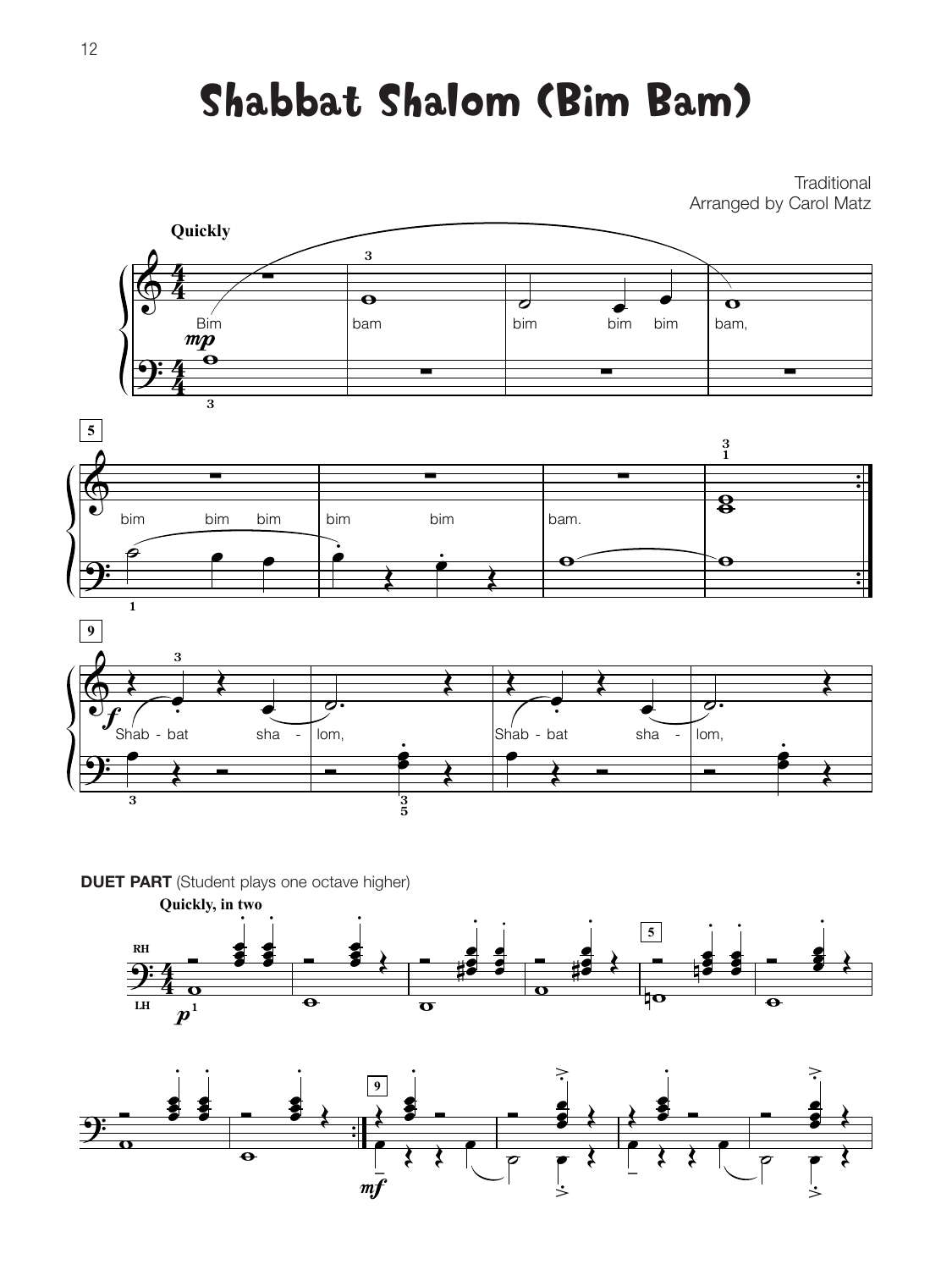# Hava Nagila

### Traditional Hora (Dance) Arranged by Carol Matz



**DUET PART** (Student plays one octave higher)



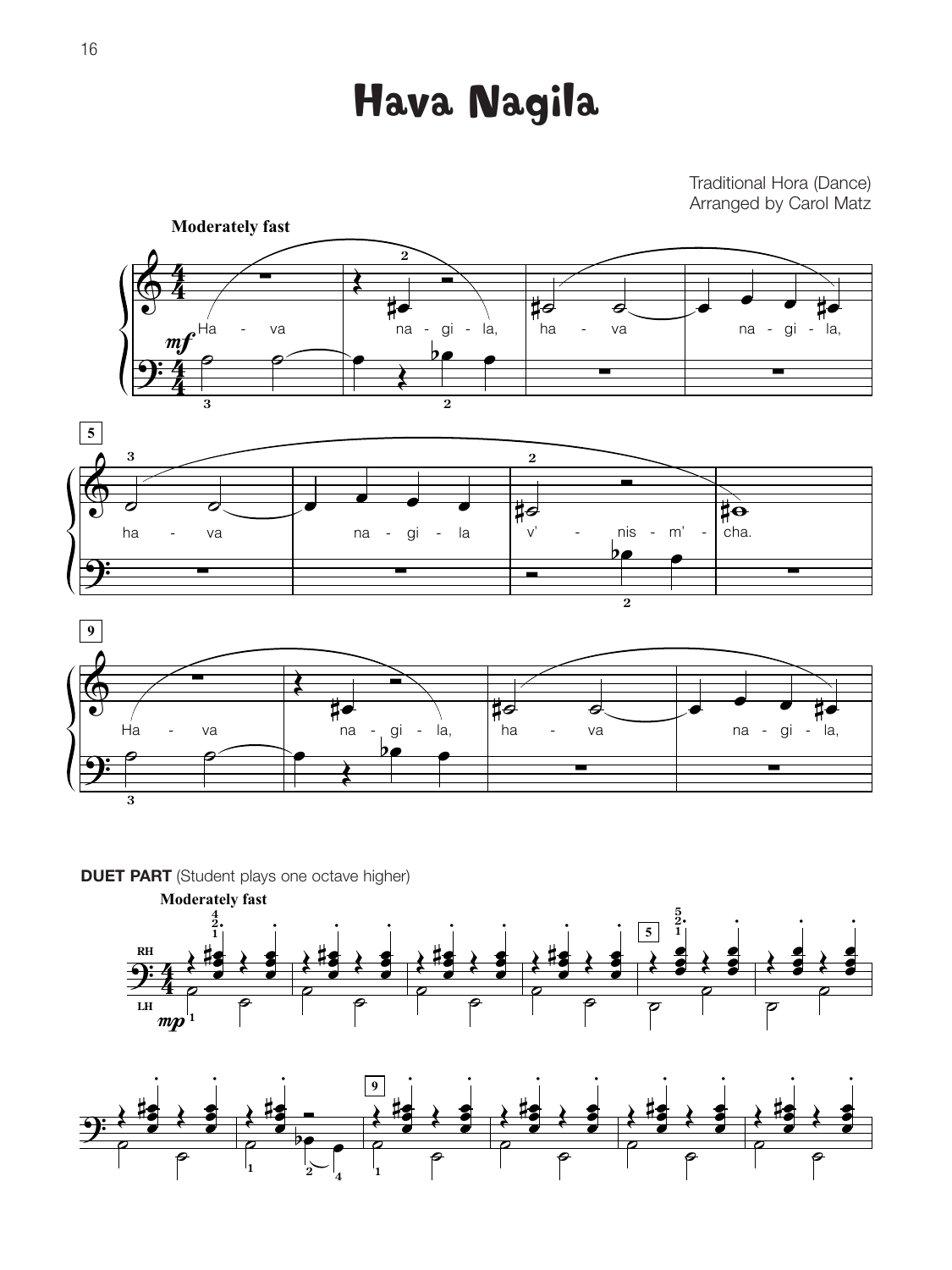

**Traditional** Arranged by Carol Matz



**DUET PART** (Student plays one octave higher)

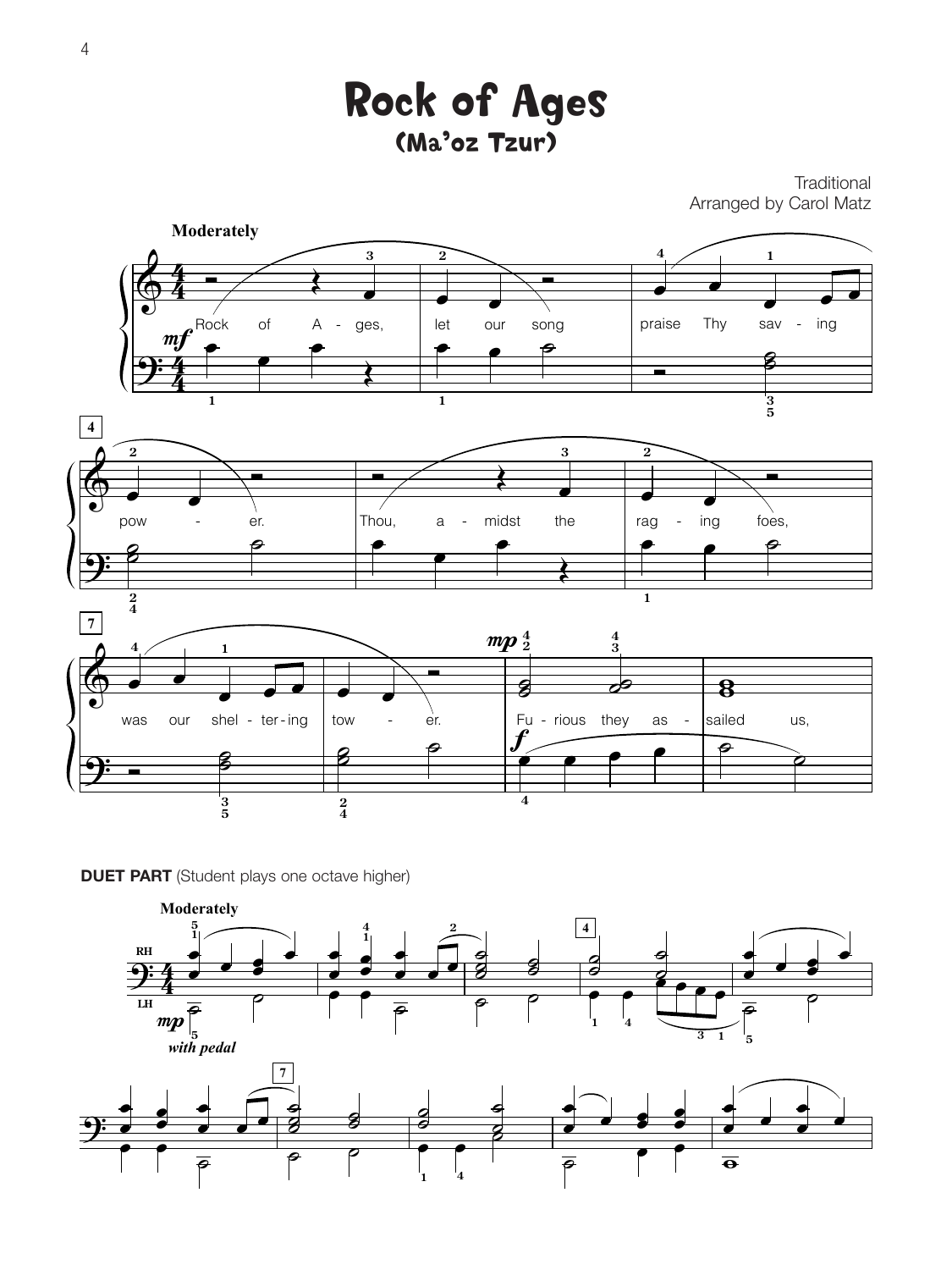Chad Gadya ("One Little Goat")

**Traditional** Arranged by Carol Matz





**DUET PART** (Student plays one octave higher)



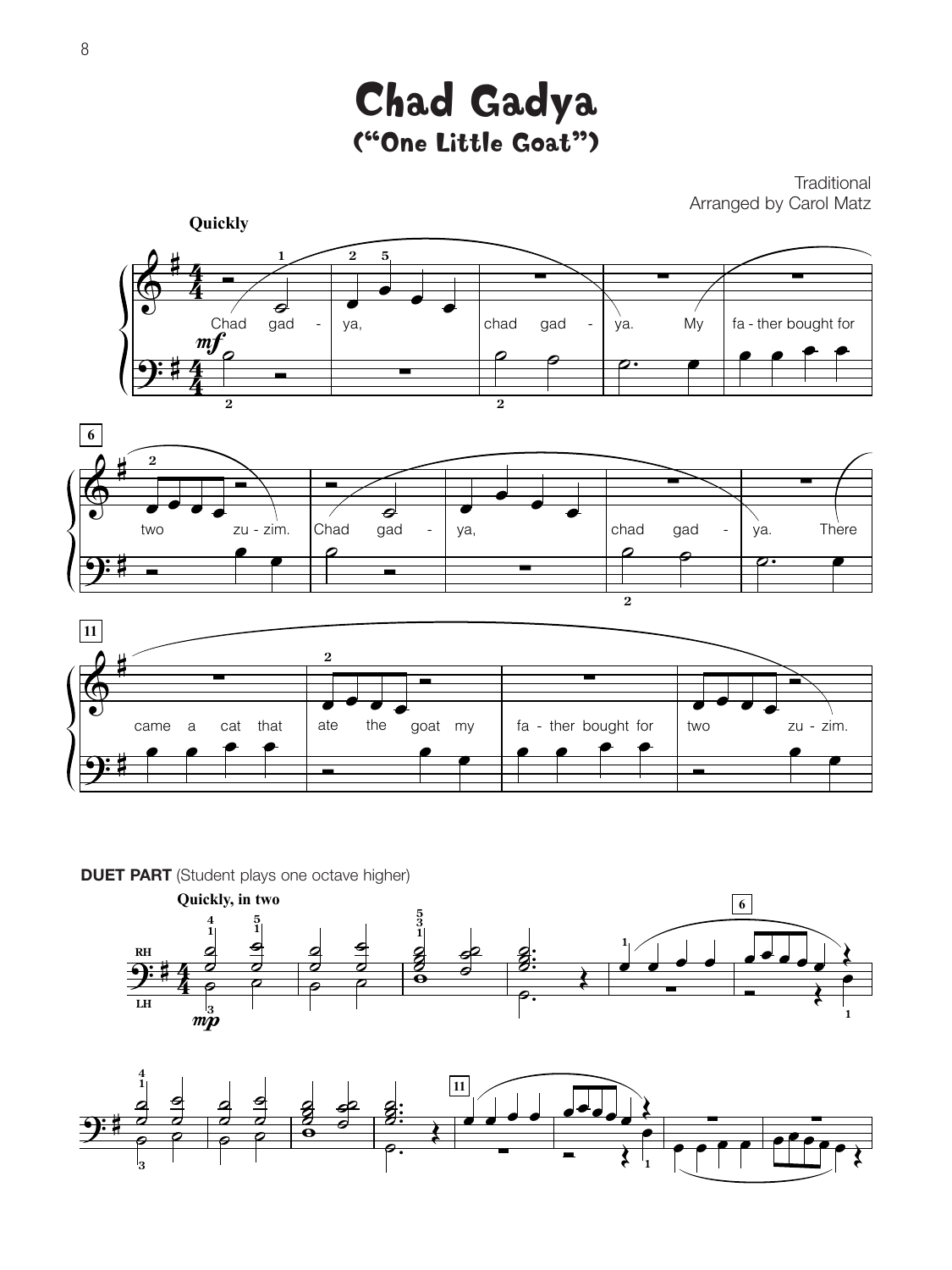## Zum Gali Gali

### Israeli Folk Song Arranged by Carol Matz